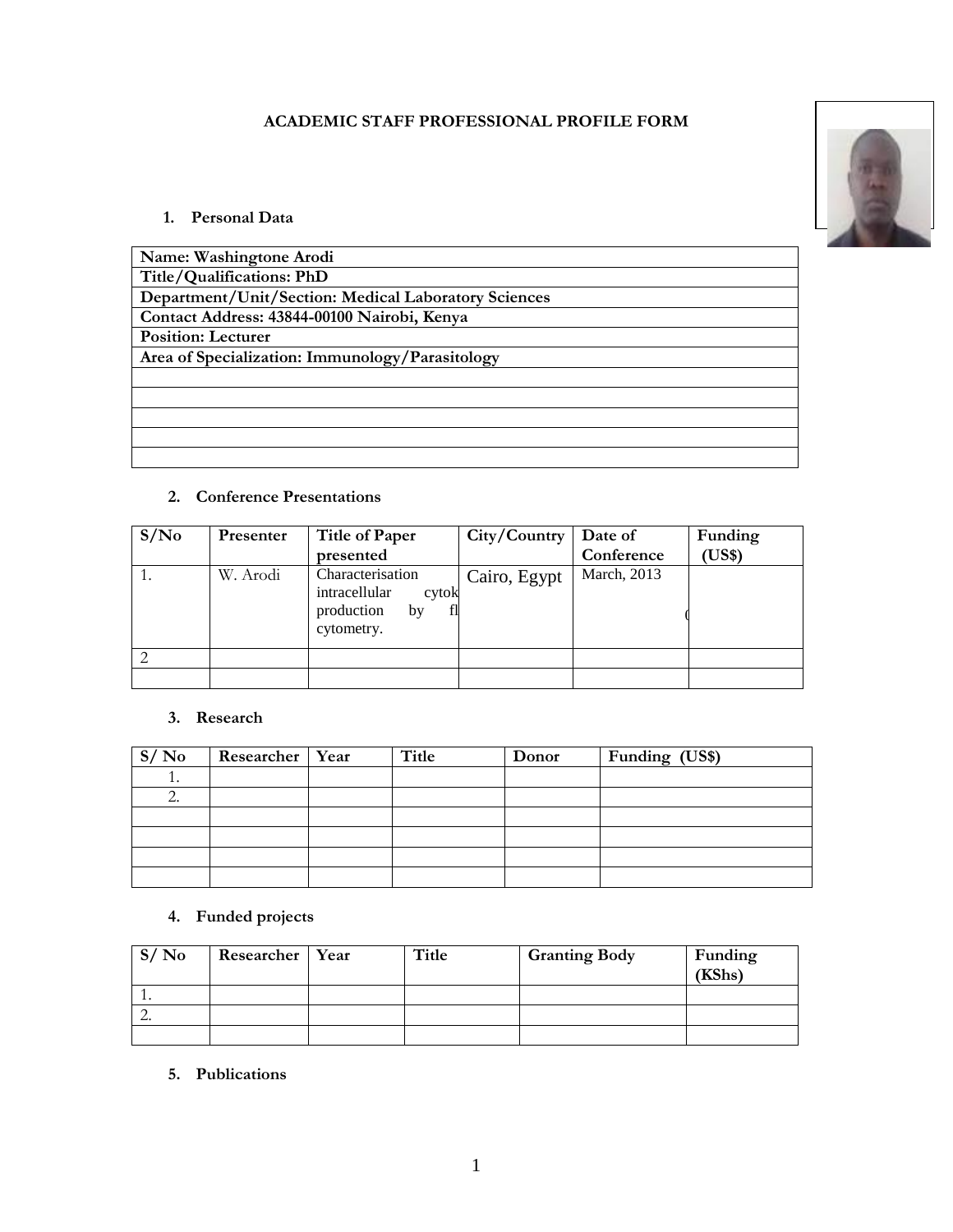| $S/N0$ .       | Author                                                                                          | Year   | <b>Title</b>                                                                                                                                                                                                                        | Journal                                                                                           | ISBN/ISSN                         |
|----------------|-------------------------------------------------------------------------------------------------|--------|-------------------------------------------------------------------------------------------------------------------------------------------------------------------------------------------------------------------------------------|---------------------------------------------------------------------------------------------------|-----------------------------------|
|                |                                                                                                 |        |                                                                                                                                                                                                                                     |                                                                                                   | Reference No.                     |
| 1              | Oduor J,<br>Onkoba <sub>N</sub> ,<br>Maloba F,<br>Arodi W,<br>Nyachieo<br>$\mathbf{A}$          | (2016) | Efficacy of lytic<br>Staphylococcus<br>aureus<br>bacteriophage<br>against multidrug-<br>resistant<br>Staphylococcus<br>aureus in mice.                                                                                              | The Journal<br>Of Infection<br>In Developing<br>Countries 10<br>$(11): 1208-$<br>1213.            | https://doi.org/10.3855/jidc.7931 |
| $\overline{2}$ | <b>JMO</b><br>Oduor, WN<br>Onkoba, F<br>Maloba,<br>WO Arodi,<br>A Nyachieo,<br>FI Onditi        | 2016   | Safety and<br>therapeutic<br>efficacy of<br>staphylococcus<br>aureus specific<br>lytic phage against<br>multidrug-<br>resistant S. aureus<br>(MDRSA) in<br>BALB/c mice: A<br>prospective study                                      | The Journal Of<br>Infection In<br>Developing<br>Countries                                         |                                   |
| $\overline{3}$ | MPN Paul<br>Nyika<br>Ngaluma,<br>Washington<br>O. Arodi,<br>George M.<br>Gachara,<br>Jimmy      | 2020   | Schistosomiasis<br>and Soil<br>Transmitted<br>Helminthiases in<br>Taita Taveta<br>County, Kenya:<br>Prevalence,<br>Intensity and<br>Association with<br>Anaemia and<br><b>Nutritional Status</b><br>of Children under<br>$5 \ldots$ | Journal of<br>Infectious<br>Diseases and<br>Diagnosis 3 (1),<br>$1 - 10$                          |                                   |
| $\overline{4}$ | MK Dinah<br>Moraa, Dr.<br>Scholastica<br>Mathenge,<br>Dr. Arodi<br>Washington,<br>Torome<br>Tom | 2019   | Antibiotic<br>Susceptibility<br>Pattern among<br>Male Patients with<br><b>Urinary Tract</b><br>Infection in<br><b>Special Treatment</b><br>Centre, Nairobi<br>County, Kenya.                                                        | International<br>Journal of<br>Advanced<br>Multidisciplinary<br>Research<br>(IJAMR) 6 $(2 \ldots$ |                                   |
| 5              | JM Agneta<br>Chelimo,                                                                           | 2018   | <b>ASSESSMENT</b><br>OF THE                                                                                                                                                                                                         | Journal of<br>Health,                                                                             |                                   |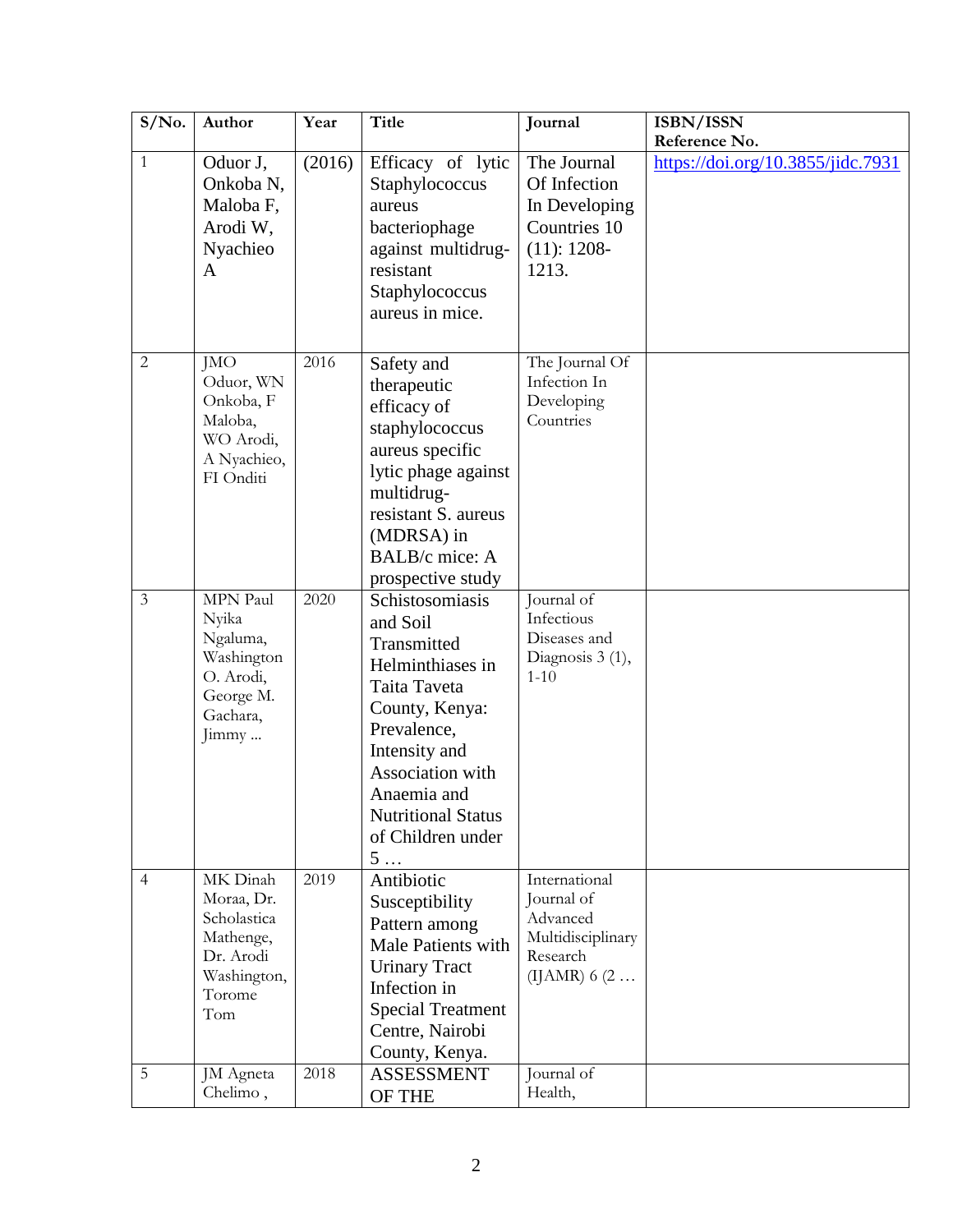|   | Washington |      | <b>INCIDENCE</b>     | Medicine and     |  |
|---|------------|------|----------------------|------------------|--|
|   | Arodi,     |      | <b>AND</b>           | Nursing 3 (4 No  |  |
|   | Drusilla   |      | <b>CONTRIBUTING</b>  | $1(2018)$ , 1-18 |  |
|   | Makworo    |      | <b>FACTORS OF</b>    |                  |  |
|   |            |      | <b>POST</b>          |                  |  |
|   |            |      | <b>CAESAREAN</b>     |                  |  |
|   |            |      | <b>SECTION</b>       |                  |  |
|   |            |      | <b>WOUND SEPSIS</b>  |                  |  |
|   |            |      | <b>AMONG</b>         |                  |  |
|   |            |      | <b>POSTNATAL</b>     |                  |  |
|   |            |      | <b>MOTHERS AT</b>    |                  |  |
|   |            |      | <b>KENYATTA</b>      |                  |  |
|   |            |      | <b>NATIONAL</b>      |                  |  |
|   |            |      | HOSPITAL,            |                  |  |
|   |            |      | <b>POSTNATAL</b>     |                  |  |
|   |            |      | <b>WARD</b>          |                  |  |
| 6 | Arodi W.O. | 2018 | <b>PREVALENCE</b>    | International    |  |
|   | Kipsang A. |      | OF SEVERE            | Journal of       |  |
|   | K., Burugu |      | <b>ACUTE VIRAL</b>   | Virology and     |  |
|   | M. W.      |      | <b>RESPIRATORY</b>   | Molecular        |  |
|   |            |      | <b>INFECTIONS IN</b> | Biology          |  |
|   |            |      | PATIENTS IN          |                  |  |
|   |            |      | THE INTENSIVE        |                  |  |
|   |            |      | <b>CARE UNIT</b>     |                  |  |
|   |            |      | <b>AND THOSE</b>     |                  |  |
|   |            |      | <b>UNDER</b>         |                  |  |
|   |            |      | <b>MECHANICAL</b>    |                  |  |
|   |            |      | <b>VENTILATION</b>   |                  |  |
|   |            |      | <b>IN MOI</b>        |                  |  |
|   |            |      | <b>TEACHING</b>      |                  |  |
|   |            |      | <b>AND</b>           |                  |  |
|   |            |      | <b>REFERRAL</b>      |                  |  |
|   |            |      | <b>HOSPITAL</b>      |                  |  |
| 7 |            |      |                      |                  |  |

# **6. Consultancy and community service**

| $S/No.$ Consultant (s) | Consulting<br>Person/Body/<br>Organization | Year | Title<br>Consultancy<br><b>Service</b> | Payment<br>(US\$) |
|------------------------|--------------------------------------------|------|----------------------------------------|-------------------|
|                        |                                            |      |                                        |                   |
|                        |                                            |      |                                        |                   |
|                        |                                            |      |                                        |                   |

# **7. Affiliation to Professional Bodies**

|  | $\vert$ S/No $\vert$ Name of professional body |  |
|--|------------------------------------------------|--|
|--|------------------------------------------------|--|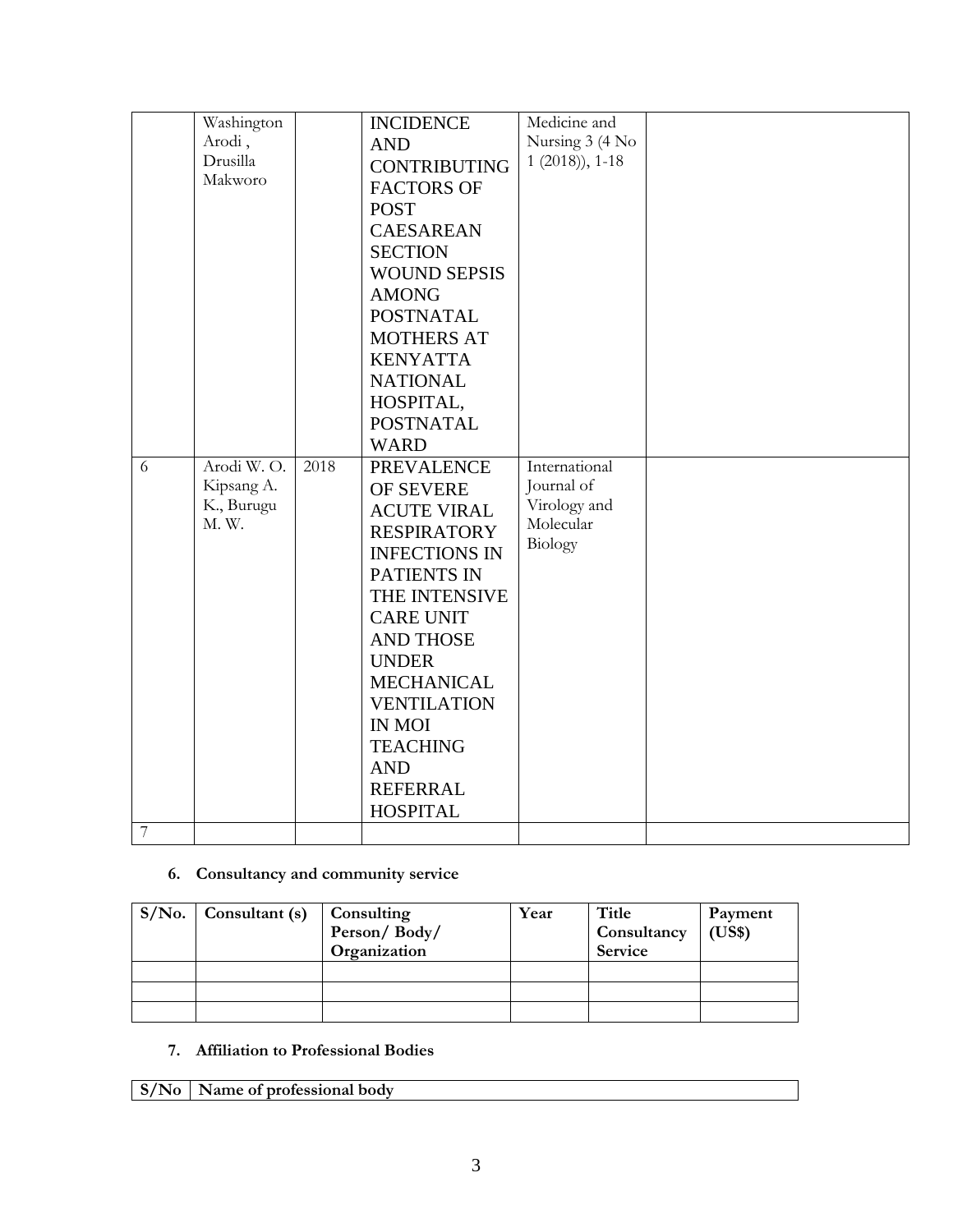| Society for Industrial Microbiology and Biotechnology (SIMB) |
|--------------------------------------------------------------|
|                                                              |
|                                                              |

# **8. National and International awards and Recognitions**

| $S/No$ Name of award or<br>Recognition | <b>Awarding Organization/Body</b> | Year |
|----------------------------------------|-----------------------------------|------|
|                                        |                                   |      |
|                                        |                                   |      |
|                                        |                                   |      |

#### **9. External Examination (if any)**

| $S/No$ Institution | Year |
|--------------------|------|
|                    |      |
|                    |      |
|                    |      |

# **10. Supervision of postgraduate students (if any)**

| S/No | Name of student | Thesis title          | Status of project(e.g.First year etc) |
|------|-----------------|-----------------------|---------------------------------------|
| 1.   | Joyce Lutati    | <b>FACTORS</b>        | Second year                           |
|      |                 | <b>ASSOCIATED</b>     |                                       |
|      |                 | <b>WITH</b>           |                                       |
|      |                 | <b>INTESTINAL</b>     |                                       |
|      |                 | <b>PARASITIC</b>      |                                       |
|      |                 | <b>INFECTIONS AND</b> |                                       |
|      |                 | <b>THEIR DRUGS</b>    |                                       |
|      |                 | <b>RESPONSE</b>       |                                       |
|      |                 | <b>AMONG PRIMARY</b>  |                                       |
|      |                 | <b>SCHOOL GOING</b>   |                                       |
|      |                 | <b>CHILDREN IN</b>    |                                       |
|      |                 |                       |                                       |
|      |                 | KIMININI SUB-         |                                       |
|      |                 | <b>COUNTY TRANS</b>   |                                       |
|      |                 | NZOIA, KENYA          |                                       |
| 2.   | Grace Kimani    | <b>EVALUATION OF</b>  | Second year                           |
|      |                 | EFFICACY,             |                                       |
|      |                 | SAFETY, AND           |                                       |
|      |                 | <b>TOXICITY OF</b>    |                                       |
|      |                 | <b>POPCORN</b>        |                                       |
|      |                 | SENNA (Senna          |                                       |
|      |                 | didymoboytra)         |                                       |
|      |                 | PLANT EXTRACTS        |                                       |
|      |                 | FOR TREATMENT         |                                       |
|      |                 | OF MALARIA            |                                       |
| 3.   | Erick Njuki     | <b>DETERMINATION</b>  | First year                            |
|      |                 | OF THE                |                                       |
|      |                 | <b>PREDICTIVE</b>     |                                       |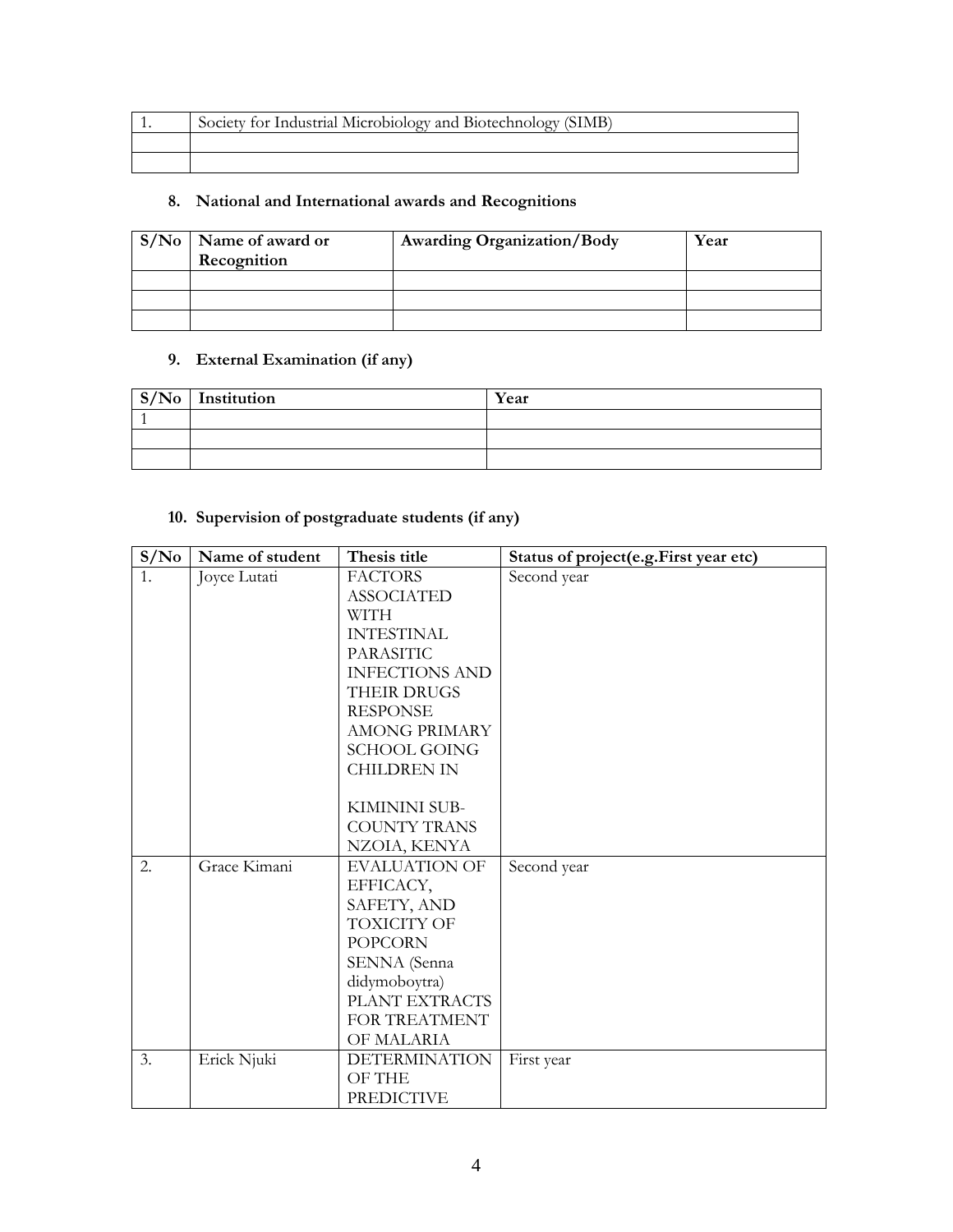|    |                  | <b>INDEX OF</b>       |                           |
|----|------------------|-----------------------|---------------------------|
|    |                  | <b>RHEUMATOID</b>     |                           |
|    |                  | <b>ARTHRITIS IN</b>   |                           |
|    |                  |                       |                           |
|    |                  | ARTHROPATHY           |                           |
|    |                  | <b>PATIENTS</b>       |                           |
|    |                  | <b>ATTENDING</b>      |                           |
|    |                  | <b>KENYATTA</b>       |                           |
|    |                  | <b>NATIONAL</b>       |                           |
|    |                  | <b>HOSPITAL</b>       |                           |
|    |                  | <b>RHEUMATOLOGY</b>   |                           |
|    |                  | CLINIC.               |                           |
| 4. | Ibrahim Abdi     | Prevention            | Data collection           |
|    | Maalim           | behavioural practices |                           |
|    |                  | among HIV/AIDS        |                           |
|    |                  | patients in Mandera   |                           |
|    |                  | County, Kenya         |                           |
| 5. | Juliet Oloo      | Evaluation of typeIII | Second year               |
|    |                  | interferon serum      |                           |
|    |                  | levels in Patients    |                           |
|    |                  | infected with HIV in  |                           |
|    |                  |                       |                           |
|    |                  | Nairobi, Kenya        |                           |
| 6. | Amos Kipsang     | PREVALENCE OF         | Awaiting graduation       |
|    |                  | <b>SEVERE ACUTE</b>   |                           |
|    |                  | <b>VIRAL</b>          |                           |
|    |                  | <b>RESPIRATORY</b>    |                           |
|    |                  | <b>INFECTIONS IN</b>  |                           |
|    |                  | PATIENTS IN THE       |                           |
|    |                  | <b>INTENSIVE CARE</b> |                           |
|    |                  | <b>UNIT AND THOSE</b> |                           |
|    |                  | <b>UNDER</b>          |                           |
|    |                  | <b>MECHANICAL</b>     |                           |
|    |                  | VENTILATION IN        |                           |
|    |                  | MOI TEACHING          |                           |
|    |                  | <b>AND REFERRAL</b>   |                           |
|    |                  | <b>HOSPITAL</b>       |                           |
| 7. | Jannefer Wangari | COMPLIANCE            | Submitted for examination |
|    |                  | WITH                  |                           |
|    |                  | <b>TUBERCULOSIS</b>   |                           |
|    |                  | INFECTION,            |                           |
|    |                  | <b>PREVENTION</b>     |                           |
|    |                  |                       |                           |
|    |                  | AND CONTROL           |                           |
|    |                  | <b>GUIDELINES</b>     |                           |
|    |                  | <b>AMONG</b>          |                           |
|    |                  | <b>HEALTHCARE</b>     |                           |
|    |                  | <b>WORKERS IN</b>     |                           |
|    |                  | <b>KENYATTA</b>       |                           |
|    |                  | <b>NATIONAL</b>       |                           |
|    |                  | <b>HOSPITAL AND</b>   |                           |
|    |                  | <b>MBAGATHI</b>       |                           |
|    |                  | <b>DISTRICT</b>       |                           |
|    |                  | <b>HOSPITAL</b>       |                           |
| 8. | Paul Ngaluma     | Schistosomiasis and   | Submitted for examination |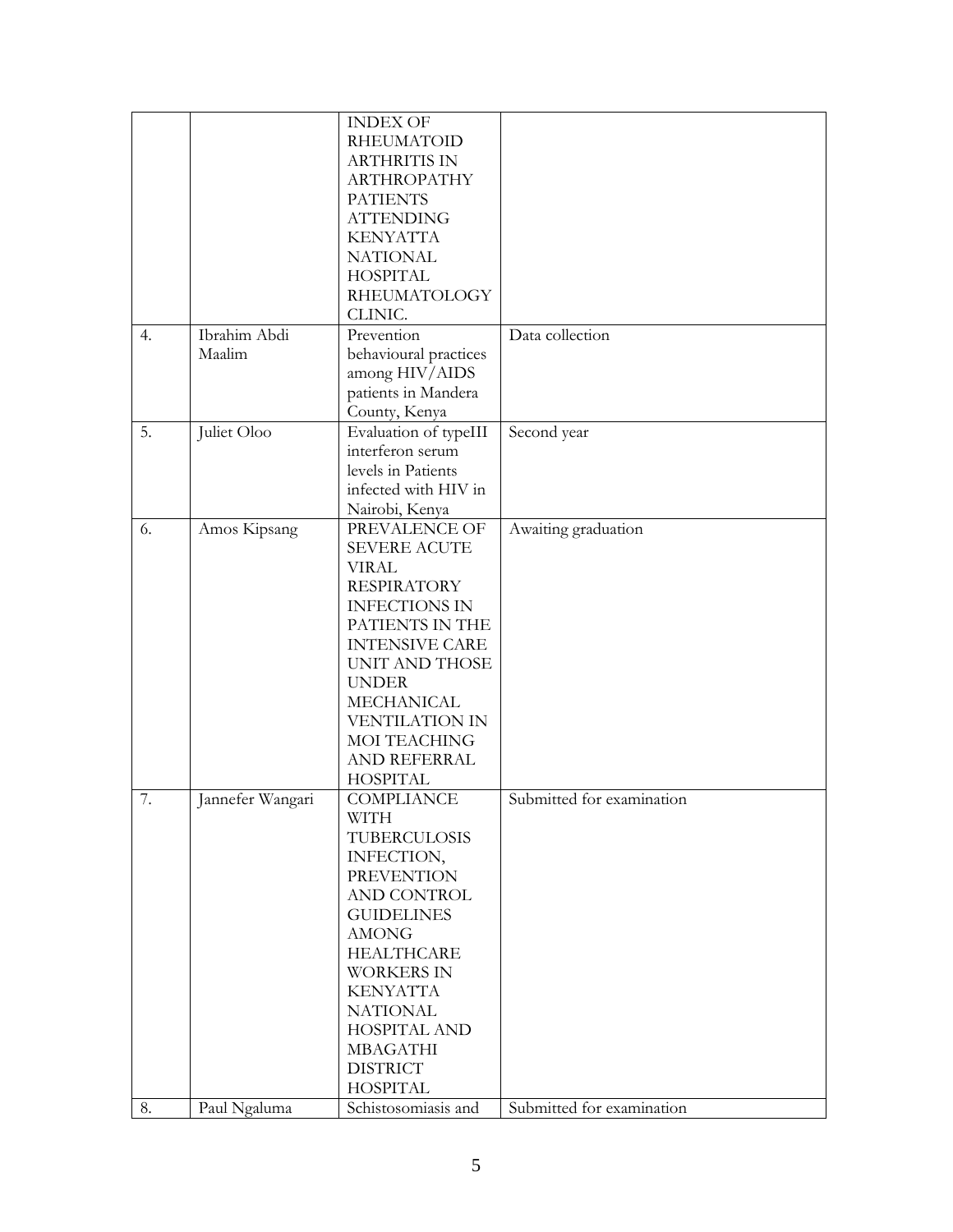|           |                | Soil Transmitted             |           |
|-----------|----------------|------------------------------|-----------|
|           |                | Helminthiases in             |           |
|           |                | Taita Taveta County,         |           |
|           |                | Kenya: Prevalence,           |           |
|           |                | Intensity and                |           |
|           |                | Association with             |           |
|           |                |                              |           |
|           |                | Anaemia and                  |           |
|           |                | Nutritional Status of        |           |
|           |                | Children under 5             |           |
| 9.        | Dinah Moraa    | Antibiotic                   | Graduated |
|           |                | Susceptibility Pattern       |           |
|           |                | among Male Patients          |           |
|           |                | with Urinary Tract           |           |
|           |                | Infection in Special         |           |
|           |                | Treatment Centre,            |           |
|           |                | Nairobi County,              |           |
|           |                | Kenya.                       |           |
| 10.       | Agneta Chelimo | Assessment of the            | Graduated |
|           |                | incidence and                |           |
|           |                | contributing                 |           |
|           |                | factors of post              |           |
|           |                | caesarean section            |           |
|           |                | wound sepsis                 |           |
|           |                | among postnatal              |           |
|           |                | mothers at                   |           |
|           |                |                              |           |
|           |                | Kenyatta national            |           |
|           |                | hospital, postnatal          |           |
|           |                | ward                         |           |
| 11.       | Joseph Michael | Therapeutic potent graduated |           |
|           | Ochieng        | bacteriophage<br>of          |           |
|           |                | Methicil<br>treating         |           |
|           |                | Resistant                    |           |
|           |                | Staphylococcus aure          |           |
|           |                | bacteremia in mice           |           |
|           |                |                              |           |
| 12<br>13. |                |                              |           |
|           |                |                              |           |
|           |                |                              |           |
|           |                |                              |           |

# **11. Patents (if any)**

| S/No |  |
|------|--|
|      |  |
|      |  |
|      |  |
|      |  |

# **12.Administrative positions held to date**

Departmental ISO committee Chair Departmental Board of Undergraduate committee Chair